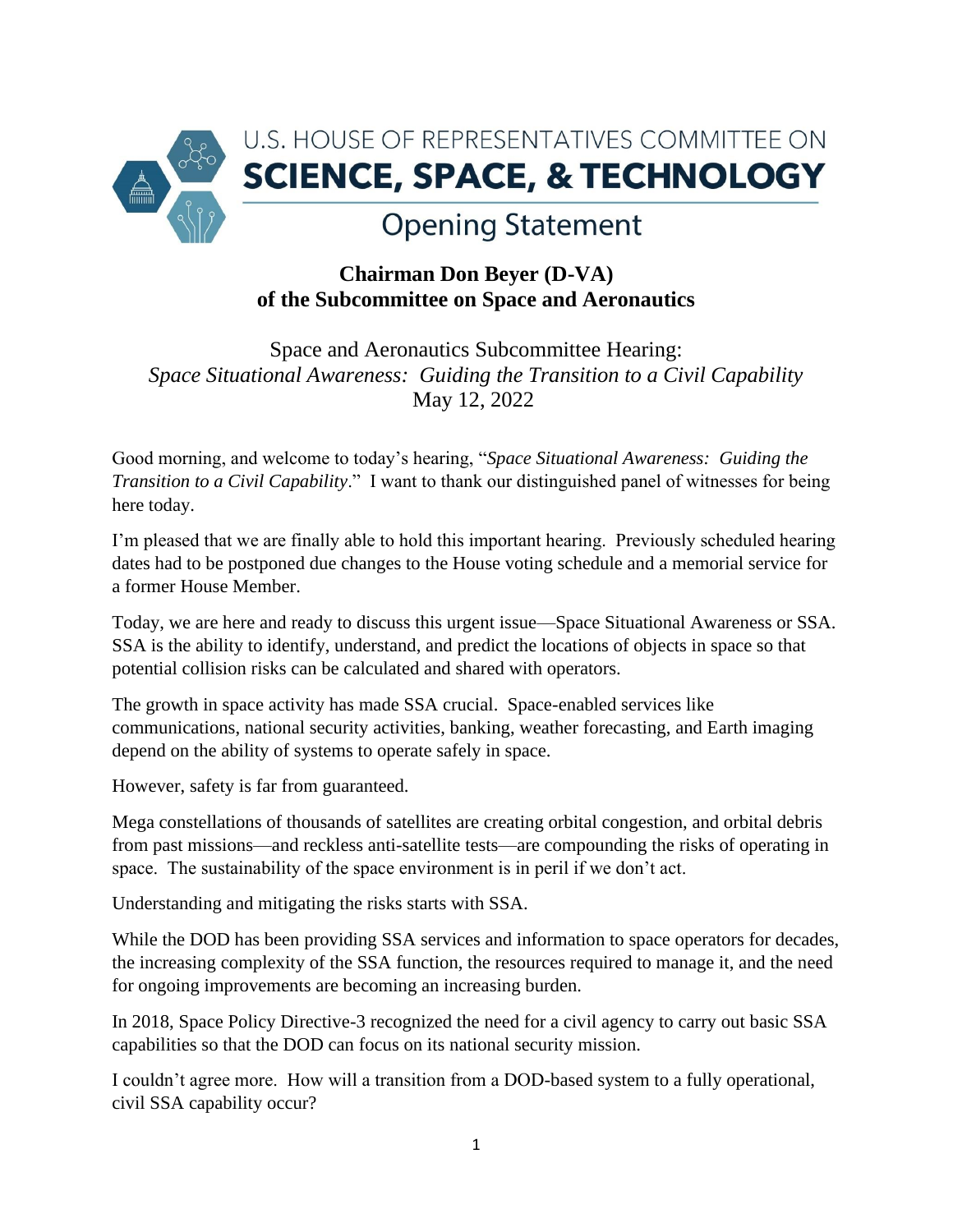Some entities suggest that commercial companies can perform the civil SSA function and already do so, albeit on a smaller scale.

Others argue the problem has been studied to death and we need to get on with it.

First, we need to know exactly what we're getting on with, because the transition to civil SSA remains unclear.

- What functions and responsibilities should be transitioned?
- What SSA data are needed and who will provide it?
- What services and information, and at what level, will the civil capability provide?
- And what roles will the government have and where should the commercial sector contribute?

The current approach to civil SSA is the Department of Commerce's Office of Space Commerce open architecture data repository—OADR. In 2021, the Office demonstrated its OADR protype to enable SSA data sharing among government and commercial space operators. For Fiscal Year 2023, the Office is requesting a whopping 550 percent increase toward bringing the pilot to an operational capability.

How the OADR would evolve, however, is an open question. The path forward for civil SSA has not been defined, and it needs to be to avoid the mistakes of past programs gone awry.

DOD's own attempts to upgrade its legacy SSA systems ended up in nearly a billion dollars spent and a decade lost before the agency cancelled the JMS program.

Today's hearing will examine the questions, actions, and issues that must be addressed to enable an effective transition.

For starters, it's clear we need a plan to move quickly. And while SSA is an essential first step, it is just one element of space safety.

We also need aggressive actions to mitigate the further creation of orbital debris.

And we need a framework to define who moves where and when in space—so-called space traffic management or space traffic coordination.

While the U.S. has led the world in actionable SSA services and information, other nations are quickly getting into the game and developing advanced approaches to SSA and space traffic coordination.

We can't afford to lose our edge. Because while space safety is a global issue that requires spacefaring nations work together, we must continue to lead the way. I'm pleased that the Biden-Harris Administration is doing just that by taking initial steps on norms of responsible behavior, which includes their recent announcement of a new commitment by the U.S. government not to conduct direct-ascent anti-satellite missile testing, a stark contrast with the behavior of some of our global adversaries.